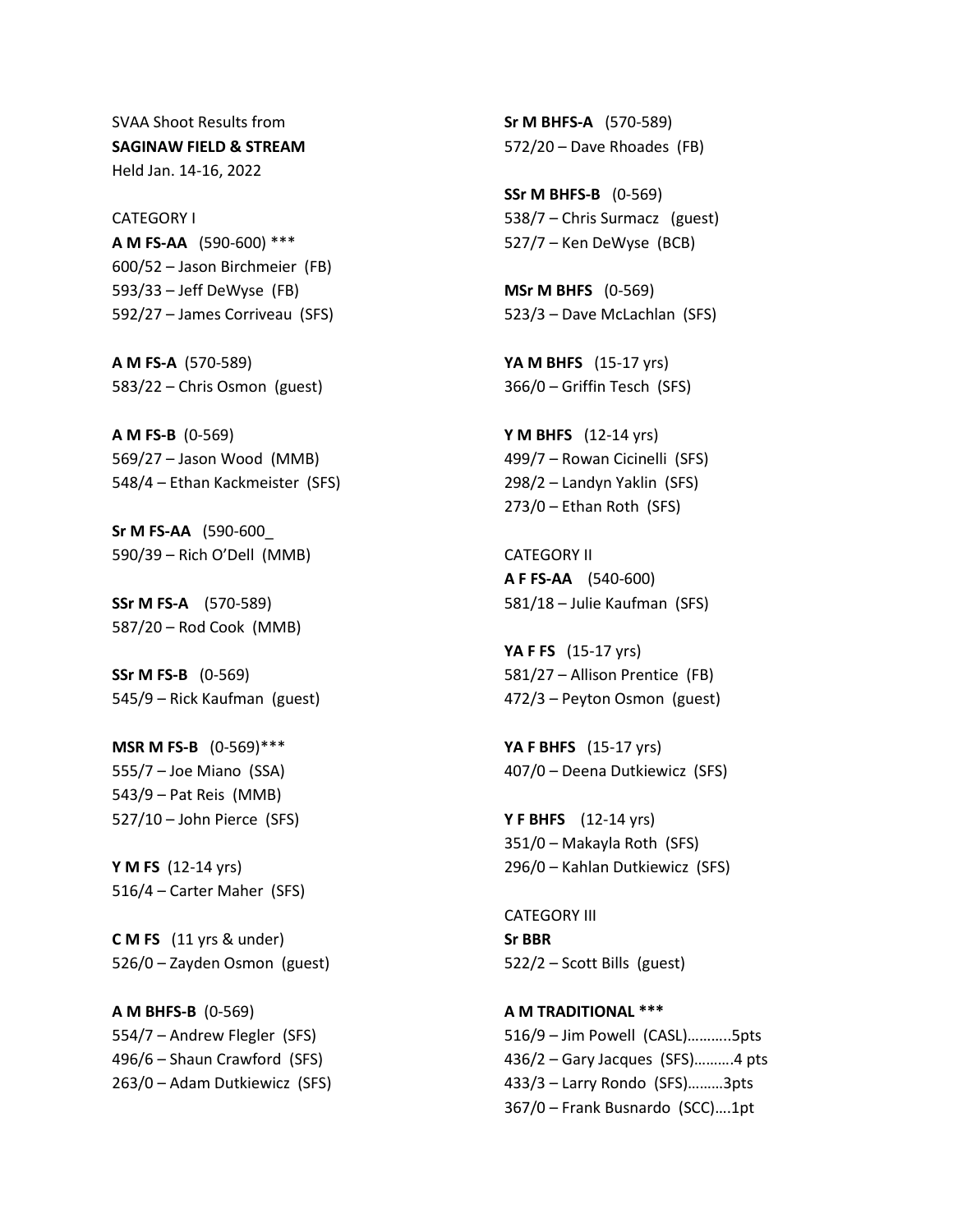CATEGORY IV **A F TRADITIONAL** 431/0 – Charity Wood (MMB)

## **RIBBONS**

BAY CITY BOWMEN Ken DeWyse 1st

## FLINT BOWMEN

Jason Birchmeier 1st Dave Rhoades 1st Dave McLachlan 1st Allison Prentice 1st Jef DeWyse 1nd

### SAGINAW FIELD & STREAM

Carter Maher 1st Andrew Flegler  $1<sup>st</sup>$ Griffin Tesch 1st Rowan Cicinellei 1st Deena Dutkiewicz 1st Makayla Roth 1st Ethan Kackmeister 2<sup>nd</sup> Shaun Crawford 2<sup>nd</sup> John Pierce 3rd Landyn Yaklin 2<sup>nd</sup> Kahlan Dutkiewicz 2nd Gary Jacques 2nd James Corriveau 3rd Adam Dutkiewicz 3rd Ethan Roth 3rd Larry Rondo 3rd

## MID-MICHEE BOWMEN

Jason Wood 1st Charity Wood 1st

## STERLING SPORTSMENS Joe Miano 1st

**TRAD. COMP. total**

7 pts -SFS (G. Jacques 2<sup>nd</sup> = L. Rondo 3rd)……………………7 5 pts – CASL (j. Powell 1st)……………………….25  $5pts - MMB$  (c. Wood  $1<sup>st</sup>$ )...............................50 1 pt = SCC (F.Busnardo)………………………….19 0 pts – FB (no shooters)………………………….13

Please remember to fill out the top part of you scorecard correctly